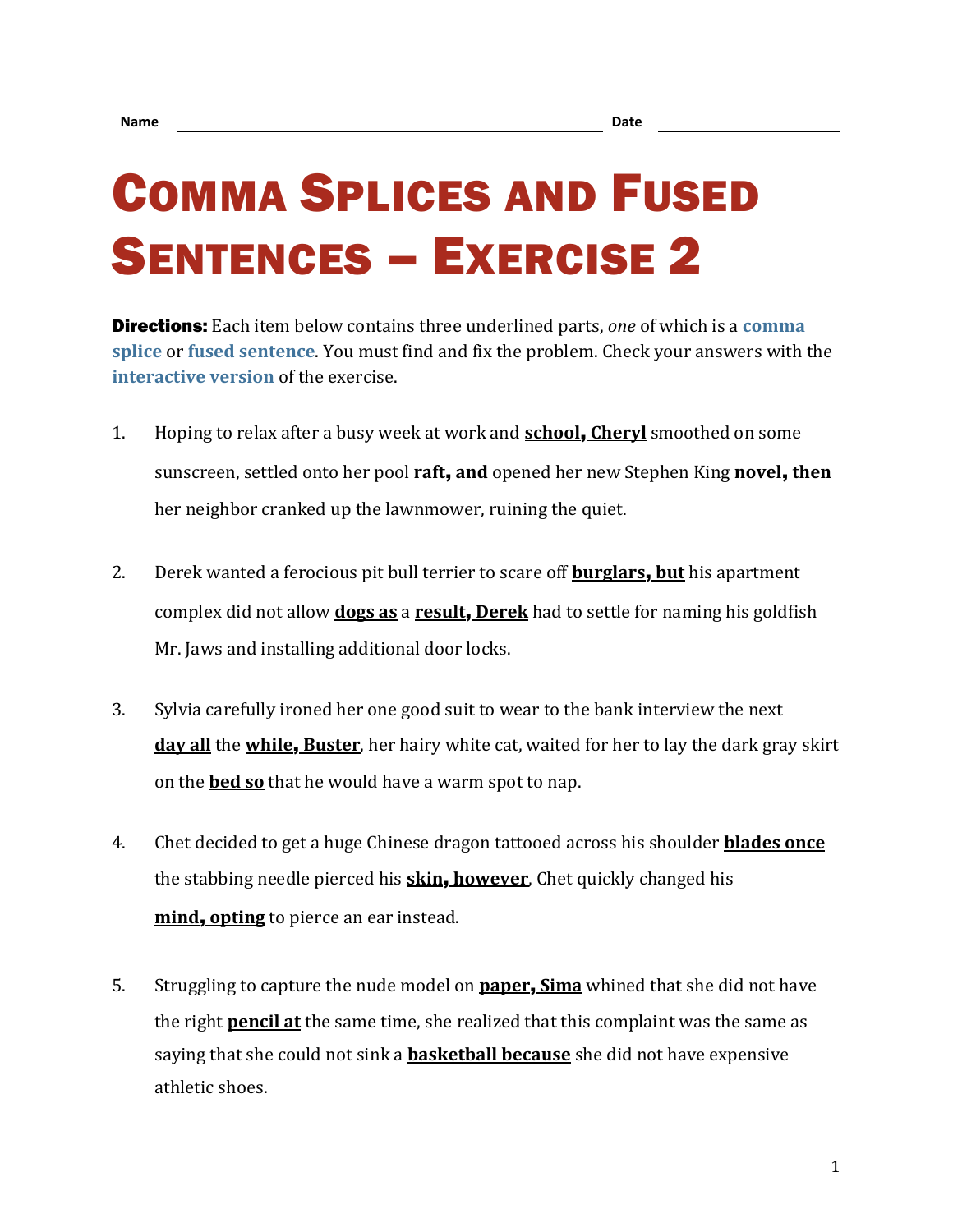- 6. Hunched over the keyboard for **hours**, **Charlie** used two fingers to hunt and peck out the 2,000-word research **paper when** lightning caused his computer to **crash**, **Charlie** wept more tears than the thunderclouds spilled rain.
- 7. After listening for weeks to her boyfriend Steve bragging about his mother's **chili**, **Amy** anticipated the first delicious **spoonful**, **the** hair floating among the beef and **beans**, **however**, killed her appetite.
- 8. When Javier was supposed to be in **trigonometry**, **he** was instead flirting with pretty girls in the **cafeteria needless** to **say**, **he** was inadequately prepared to make the 98 that he needed on the final exam to pass the course.
- 9. Julina knew that she would never again **agree to** go out to dinner with **James**, **he** expected her to buy her own **meal**, **tip** the waitress, and chip in for gas.
- 10. At a garage sale, Clarence bought four gallons of exterior latex for only ten **dollars then**, when his neighbors saw the nuclear **pink**, **they** collected 120 **dollars to** buy four gallons of primer and four gallons of forest green paint.
- 11. When Millie overheard Coach Jones complain that women did not belong on a basketball **court**, **she** became so angry that she picked up a tennis racket and whacked him over the **head**, **the** assault and battery **charge**, **in** Millie's opinion, was worth it.
- 12. Given 1,000 dollars as a graduation **gift**, **Kris** wavered between using the money for a new **computer or** going to Germany to visit his **sister**, **finally** Fräuleins and beer won out over graphic cards and RAM.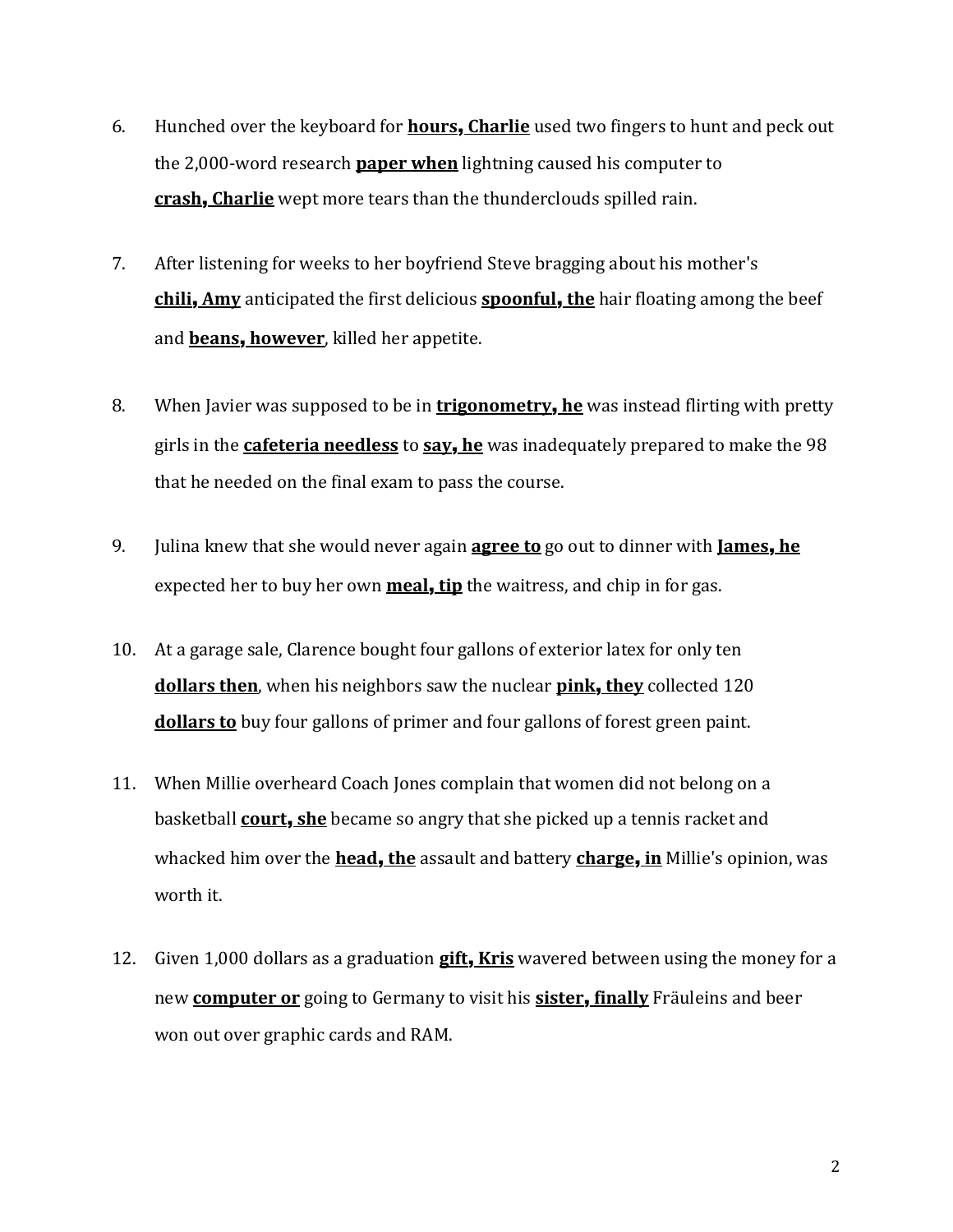- 13. When Simone and her husband discovered sixteen jars full of insects in their daughter's **room**, **they** decided to get Maria a **dog**, **tolerating** *one* four-legged **animal seemed** better than having fifty six-legged "pets" in the house.
- 14. Syed finally decided to clean out his disorganized book **bag**, **old** U.S. Government **handouts**, **math** notes from Intermediate **Algebra**, **leaky** ballpoint pens, and a smashed banana littered the inside.
- 15. With sharp scissors, Thinh tried to even her client's **hair**, **but** the woman kept twisting in her seat to yell at her two small **children who** were terrorizing the **salon**, **Thinh** finally decided that crooked ends were better than poking out a client's eye.
- 16. Everyone always invites Marc to the **movies**, **his** jeans are so oversized that he can sneak in two two-liter bottles of **soda**, **which** he straps to his **thighs**, **saving** his friends from the outrageous drink prices at the theater.
- 17. When Minori left Japan to study in the United **States**, **she** thought that she would miss her mother's delicious **cooking**, **however**, after her first taste of a bacon cheeseburger, she did not **care if** she ever returned home.
- 18. The computer began to wail like an **ambulance**, **startling** poor **Robert**, **who** only wanted to retrieve his **paper**, **unfortunately**, a virus had immobilized the hard drive.
- 19. Jenny noticed a greasy snail-like trail that snaked from the kitchen counter, onto the floor, and then over to the **hallway**, **June**, Jenny's **cat**, **had** stolen another stick of **butter and** tried to drag it to the laundry room.